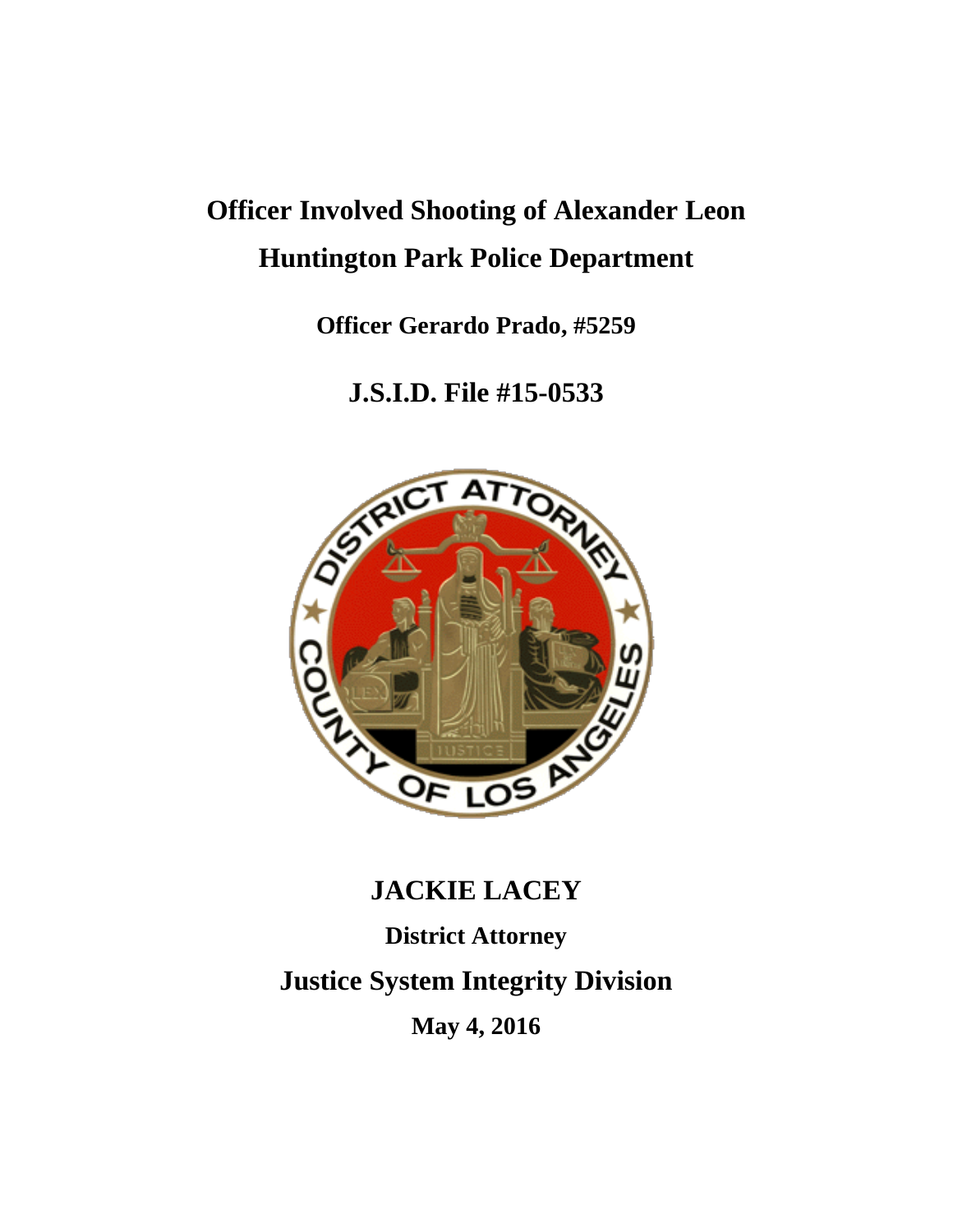#### **MEMORANDUM**

| TO:             | CHIEF COSME LOZANO<br><b>Huntington Park Police Department</b><br>6542 Miles Avenue<br>Huntington Park, California 90255                        |
|-----------------|-------------------------------------------------------------------------------------------------------------------------------------------------|
|                 | <b>CAPTAIN STEVEN KATZ</b><br>Los Angeles County Sheriff's Department<br>Homicide Bureau<br>1 Cupania Circle<br>Monterey Park, California 91755 |
| FROM:           | JUSTICE SYSTEM INTEGRITY DIVISION<br>Los Angeles County District Attorney's Office                                                              |
| <b>SUBJECT:</b> | <b>Officer Involved Shooting of Alexander Leon</b><br>J.S.I.D. File#15-0533<br>H.P.P.D. File #15-05374<br>L.A.S.D. File #015-00073-3199-053     |

DATE: May 4, 2016

The Justice System Integrity Division of the Los Angeles County District Attorney's Office has completed its review of the October 6, 2015, non-fatal shooting of Alexander Leon by Huntington Park Police Department (HPPD) Officer Gerardo Prado. It is our conclusion that Officer Prado acted in lawful self-defense at the time he fired his weapon.

The District Attorney's Command Center was notified of this shooting on October 6, 2015, at approximately 5:05 p.m. The District Attorney Response Team responded to the location. They were given a briefing and walk-through of the scene by Los Angeles County Sheriff's Department (LASD) Sergeant Robert Martindale.

The following analysis is based on reports, recorded interviews, and photographs submitted to this office by the LASD – Homicide Bureau. No compelled statements were considered in this analysis.

#### **FACTUAL ANALYSIS**

On October 6, 2015, HPPD Officers Gerardo Prado and Garey Staal were working a two man gang suppression unit driving an unmarked grey Ford Crown Victoria equipped with interior mounted LED light bars and siren. Staal was the driver and Prado was the right front passenger. The officers were each wearing blue jeans, a black shirt with a HPPD badge silkscreened on the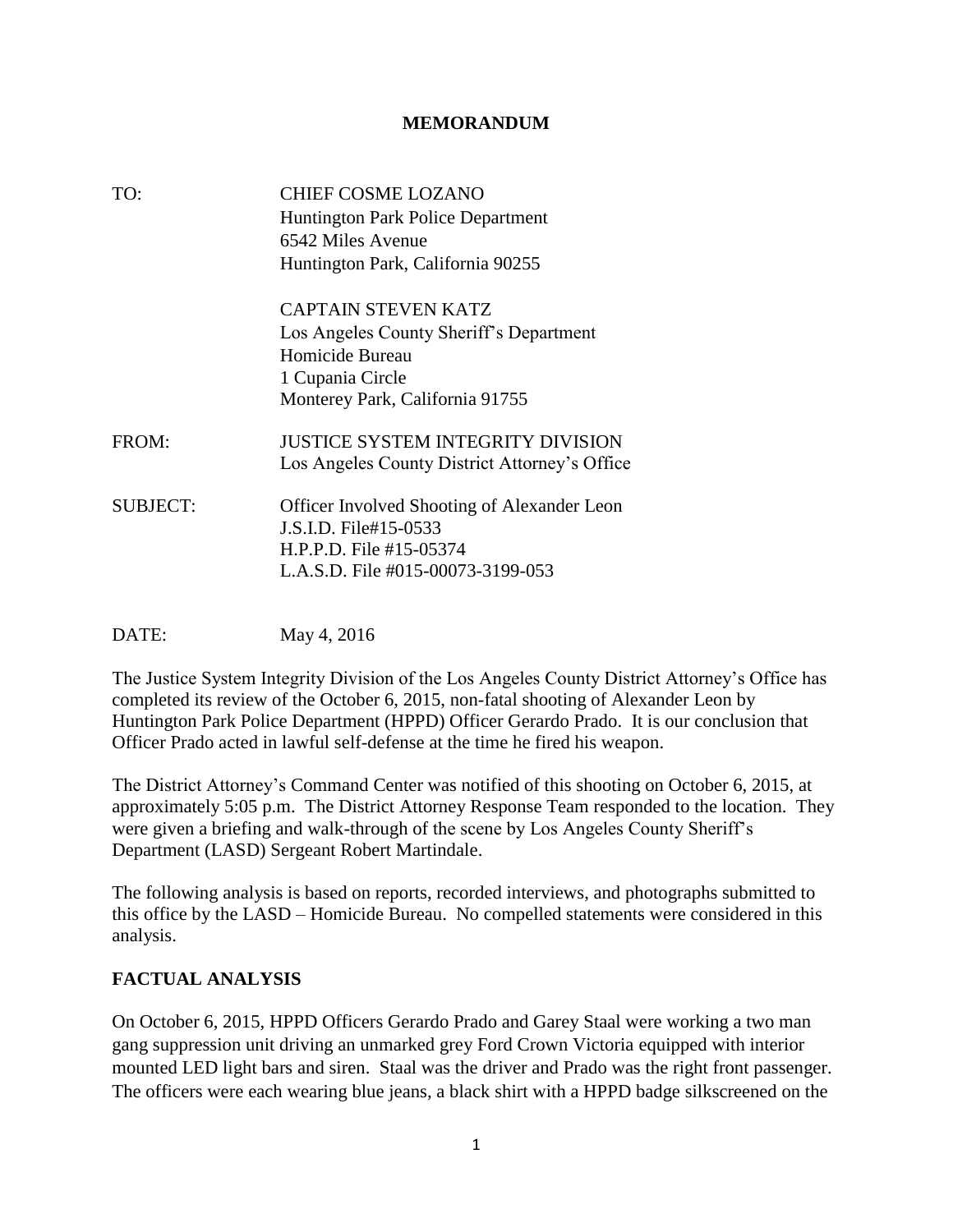chest area and patches on the sleeves, and a protective vest that identified each as a gang detective. Both officers were aware of a shooting that had taken place the day before in the northern area of Huntington Park. The suspect in that incident was described as a male Hispanic, acting alone, driving either a gold colored Lexus SUV or silver colored Nissan Murano SUVtype vehicle.

At approximately 5:00 p.m., the officers were driving westbound on  $57<sup>th</sup>$  Street approaching Maywood Avenue when they saw a gold Lexus SUV traveling southbound on Maywood Avenue.<sup>1</sup> The Lexus turned left, traveling eastbound on  $57<sup>th</sup>$  Street and driving past the officers' vehicle at a distance of 2-3 feet. The officers saw that the driver and sole occupant of the Lexus, later identified as Alexander Leon, appeared to be a Hispanic male. As the cars passed each other, Leon crouched down in the driver's seat, which caused the officers to believe that Leon recognized them as police officers.

The officers decided to follow the vehicle. Staal conducted a three point turn and proceeded eastbound on 57<sup>th</sup> Street. Leon accelerated the Lexus to approximately 45-60 m.p.h., traveling at an excessive speed in a residential neighborhood.<sup>2</sup> Staal followed, attempting to catch up to the Lexus.

The officers activated their lights and siren and followed Leon through the residential area. Leon drove at excessive speeds, pulling away from the officers' car and losing them briefly. The officers located Leon on Slauson Boulevard. Leon drove through a red light and the pursuit continued. Ultimately, Leon proceeded northbound on Maywood Avenue. From Maywood Avenue, Leon turned right and attempted to drive eastbound on 56<sup>th</sup> Street. Due to Leon's speed, he took the turn too wide and collided with a red Toyota Tacoma pick-up truck parked along the north curb facing westbound on 56<sup>th</sup> Street. Staal followed and stopped his vehicle several feet behind and offset to the driver's side of the Lexus.

Believing that Leon was going to flee on foot, Prado immediately opened his door, exited the vehicle, and stood just outside the door as Staal quickly placed the transmission into park.<sup>3</sup> Leon put his vehicle into reverse and accelerated rapidly backwards towards Prado, causing smoke to emanate from the tires. The Lexus collided with the passenger front quarter panel of the officers' car, damaging the right front bumper and the headlight/turn signal assembly, and continued traveling in Prado's direction. Prado believed that Leon was attempting to run him

 $\overline{\phantom{a}}$ 

<sup>&</sup>lt;sup>1</sup> This location is approximately .6 miles from the location of the October 5, 2015 incident.

<sup>&</sup>lt;sup>2</sup> Staal estimated Leon's speed as "45 to 50...maybe even higher." Prado believed Leon was "going about 60." The legal speed limit is 25 m.p.h.

<sup>&</sup>lt;sup>3</sup> At this point in time, Prado believed that "this guy is definitely more than likely our shooter from last night."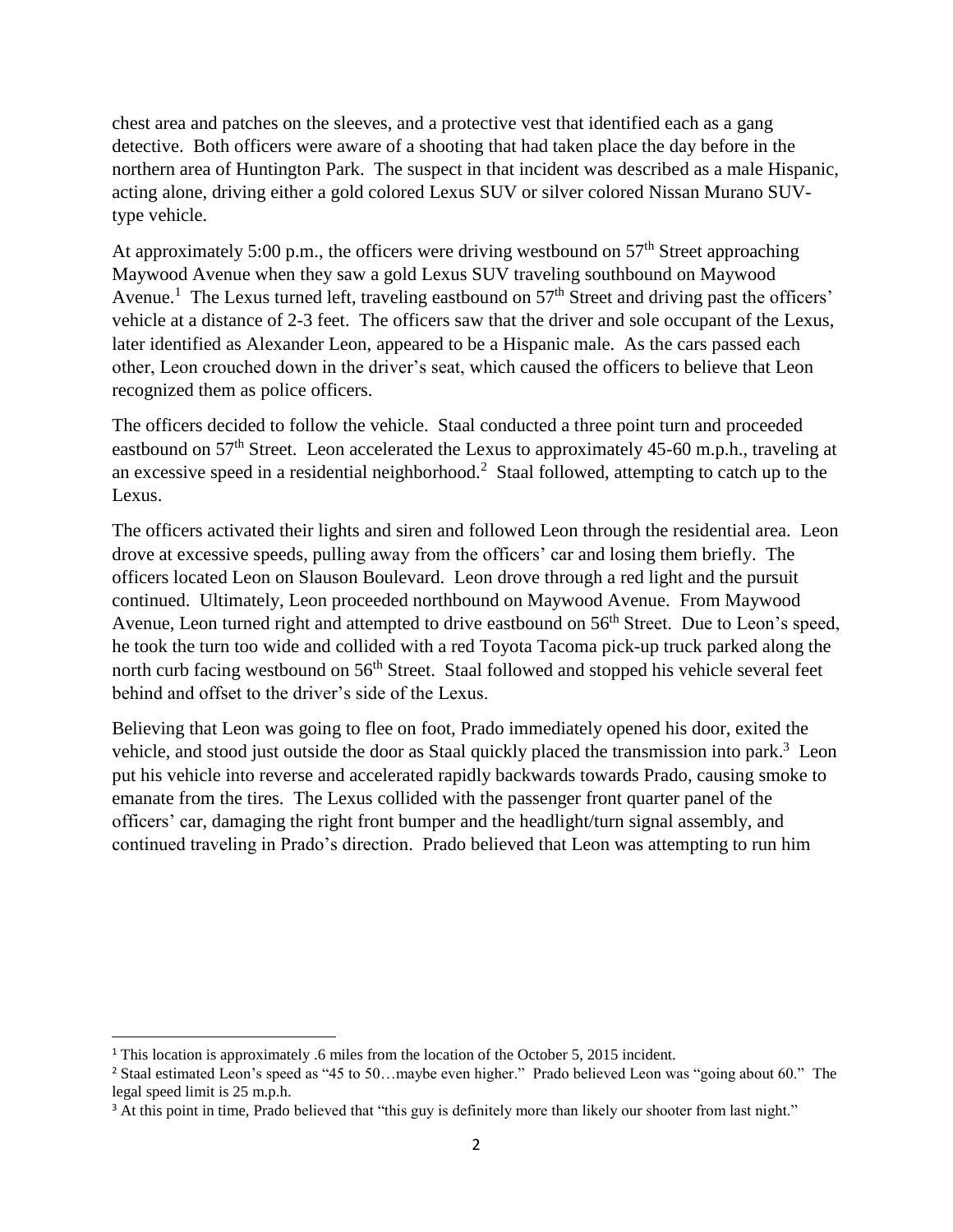over. In fear for his life, Prado fired three rounds at Leon. 4 The Lexus stopped and advanced forward, traveling eastbound on  $56<sup>th</sup>$  Street, away from the officers.<sup>5</sup>

Prado got back into the police vehicle and the officers pursued Leon as he drove eastbound on 56<sup>th</sup> Street, turned northbound on Everett Avenue, and then turned westbound on 54<sup>th</sup> Street. Leon failed to negotiate a turn at the intersection of 54<sup>th</sup> Street and Maywood Avenue, a T intersection. Instead, Leon drove straight on  $54<sup>th</sup>$  Street through the intersection, jumped the curb line, drove onto the sidewalk, and collided head-on with a fence bordering a business located at 5403 Maywood Avenue. Leon exited the Lexus via the driver's side window and ran southbound on Maywood Avenue.

The officers followed Leon a short distance in their vehicle. Prado exited and chased Leon briefly. Shortly after, Leon surrendered without further incident. As he was being detained, Leon asked Prado why Prado had shot him. Prado replied, "Because you tried to run me over." Leon responded, "I'm sorry."<sup>6</sup>

Paramedics were called to the scene and transported Leon to LCMC Hospital. Leon suffered a superficial wound to his left ear and a gunshot wound to his lower back. He survived his injuries.

Investigators located a loaded .40 caliber Sig Sauer handgun on the sidewalk near the driver's side of the Lexus. The firearm's fully loaded detachable magazine was located near the handgun. Investigators also found an unloaded Beretta Model 85F .380 caliber pistol in the glove box of the Lexus.<sup>7</sup> A search of the Lexus also yielded a pistol cleaning kit and a backpack containing a box of 27 .40 caliber cartridges and a black tube sock holding 14 .223 caliber cartridges. The .40 caliber cartridges were identical to the ammunition found in the loaded Sig Sauer pistol.

Prado was armed with his department authorized Glock model 22gen4 .40 caliber semiautomatic pistol. Prado carried his duty weapon loaded with 16 total rounds. After the incident, Prado's

 $\overline{\phantom{a}}$ <sup>4</sup> Prado told investigators, "At the angle that he was coming at, I believed that he wasn't going to hit our car. He was going to miss our car and hit me and the door and that's when I fired three shots...I definitely thought I was going to get hit by that car." Prado estimated that he began to fire his duty weapon at the time the Lexus collided with the quarter panel of the officers' car. Two of the rounds entered the rear windshield and one entered just below the windshield.

<sup>5</sup> Staal similarly believed if Leon continued in reverse, he would have "taken out the whole passenger side of our vehicle and I knew my partner was exiting and standing on that side." Staal was "very much" in fear for his partner's safety at that time.

 $\overline{6}$  The officers were consistent in their description of this conversation. Leon indicated that the officers, when taking Leon into custody, said something like, "Hey, do you want to get shot again?" Leon responded, "You mother fuckers shot me!"

<sup>7</sup> A latent print lifted from the empty .380 caliber pistol magazine that was contained in the .380 caliber handgun matched Leon's left index finger. A fired bullet jacket discovered at the scene of the October 5, 2015 shooting was compared to the .380 caliber pistol found in the Lexus. Lab analysts confirmed that the fired bullet jacket had been fired from the .380 pistol located in the Lexus.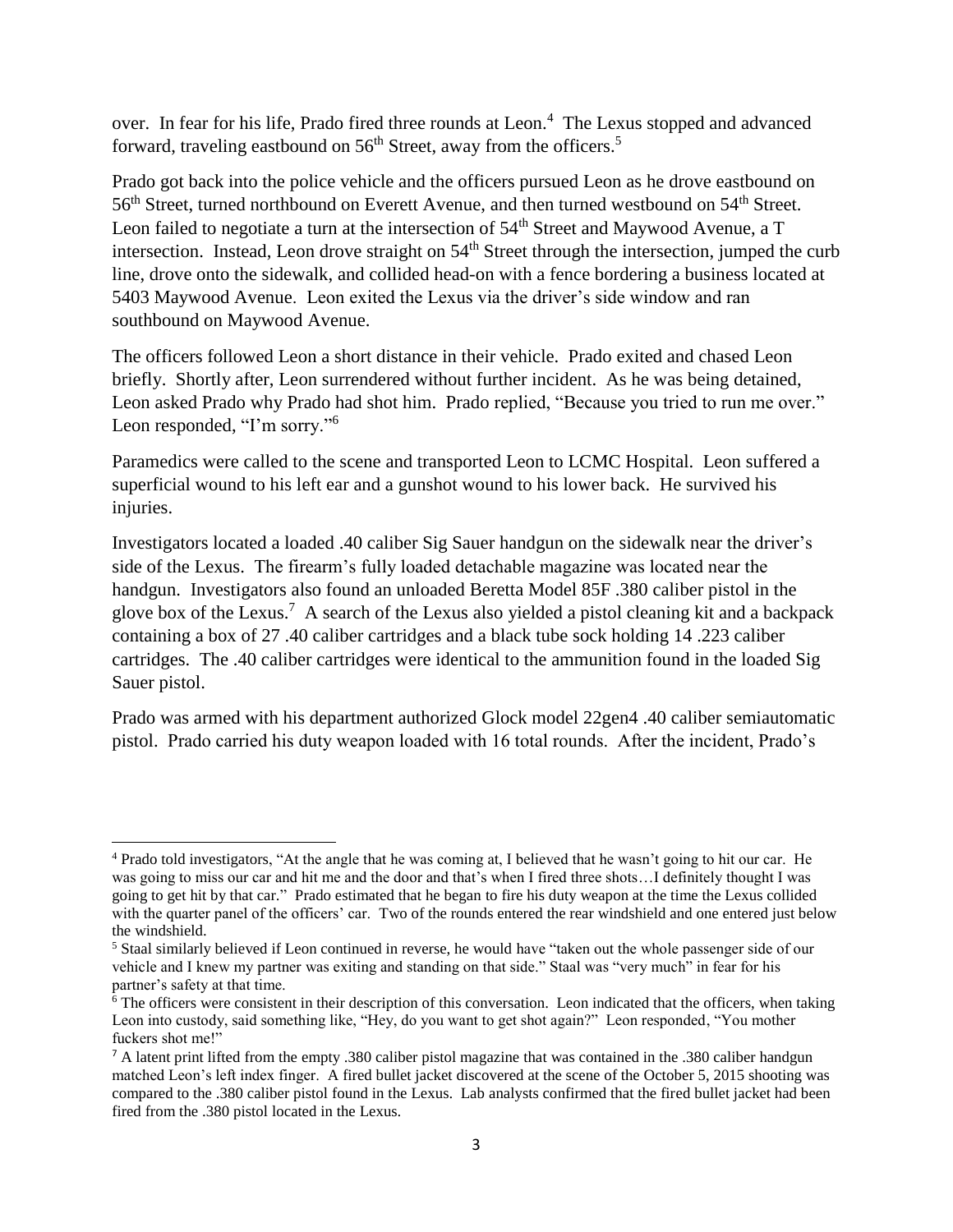firearm was loaded with 13 total rounds. Two .40 caliber cartridge casings were recovered from the area of  $56<sup>th</sup>$  Street and Maywood Avenue.<sup>8</sup> Prado fired his service weapon three times.

Several individuals heard or saw part of the incident. Eunice Loya heard "burning" tires and a crash, and exited her home. She saw the Lexus back up towards an undercover police vehicle. Eunice saw the driver of the police vehicle standing outside the undercover car and heard him yell, "Hey!" while pointing a gun at the Lexus. Eunice then heard three gunshots. Sandra Loya saw the Lexus crash into a parked red truck. She saw an unmarked police vehicle pull in behind the Lexus. The Lexus backed up, hit the police car, and sped off. Sandra heard three gunshots, but did not see anyone exit either car and did not know who shot.

Leon was interviewed by investigators. Leon was "high on some weed" at the time he was driving and did not know why the officers were chasing him. Leon was driving fast because he absconded from probation and was "pretty sure" that there was an active warrant for his arrest. Leon did "not really" see the officers behind him and did not recall crashing into a red Toyota truck, but did admit colliding with the fence. Leon had driven the Lexus for the last one or two nights, but did not know the name of the owner of the car and was "honestly not sure" if the car was stolen. Leon denied possessing a gun.

Based upon his actions, Leon was charged in case number BA440623 with a violation of Penal Code section 245(c), assault on a police officer; Vehicle Code section 2800.2, evading; Penal Code section 10851, unlawful driving of a motor vehicle; Penal Code section 30305(a)(1), unlawful possession of ammunition; and two counts of Penal Code section 29800(a), felon in possession of a firearm. The case is currently set for preliminary hearing on May 16, 2016.<sup>9</sup>

### **CONCLUSION**

"The 'reasonableness' of a particular use of force must be judged from the perspective of a reasonable officer on the scene, rather than the 20/20 vision of hindsight…The calculus of reasonableness must embody allowance for the fact that police officers are often forced to make split-second judgments—in circumstances that are tense, uncertain, and rapidly evolving—about the amount of force that is necessary in a particular situation." Graham v. Connor (1989) 490 U.S. 386, 396-397.

Actual danger is not necessary to justify the use of deadly force in self-defense. If one is confronted by the appearance of danger which one believes, and a reasonable person in the same position would believe, would result in death or great bodily injury, one may act upon those circumstances. The right of self-defense is the same whether the danger is real or merely apparent. People v. Toledo (1948) 85 Cal.App.2d 577.

According to the law in California, a person acted in lawful self-defense or defense of another if (1) he reasonably believed that he or someone else was in imminent danger of being killed or

 $\overline{\phantom{a}}$ <sup>8</sup> A witness reported to investigators that an individual picked up a cartridge casing from the street prior to investigators securing the area.

<sup>&</sup>lt;sup>9</sup> Leon was not charged with the October 5, 2015 incident.